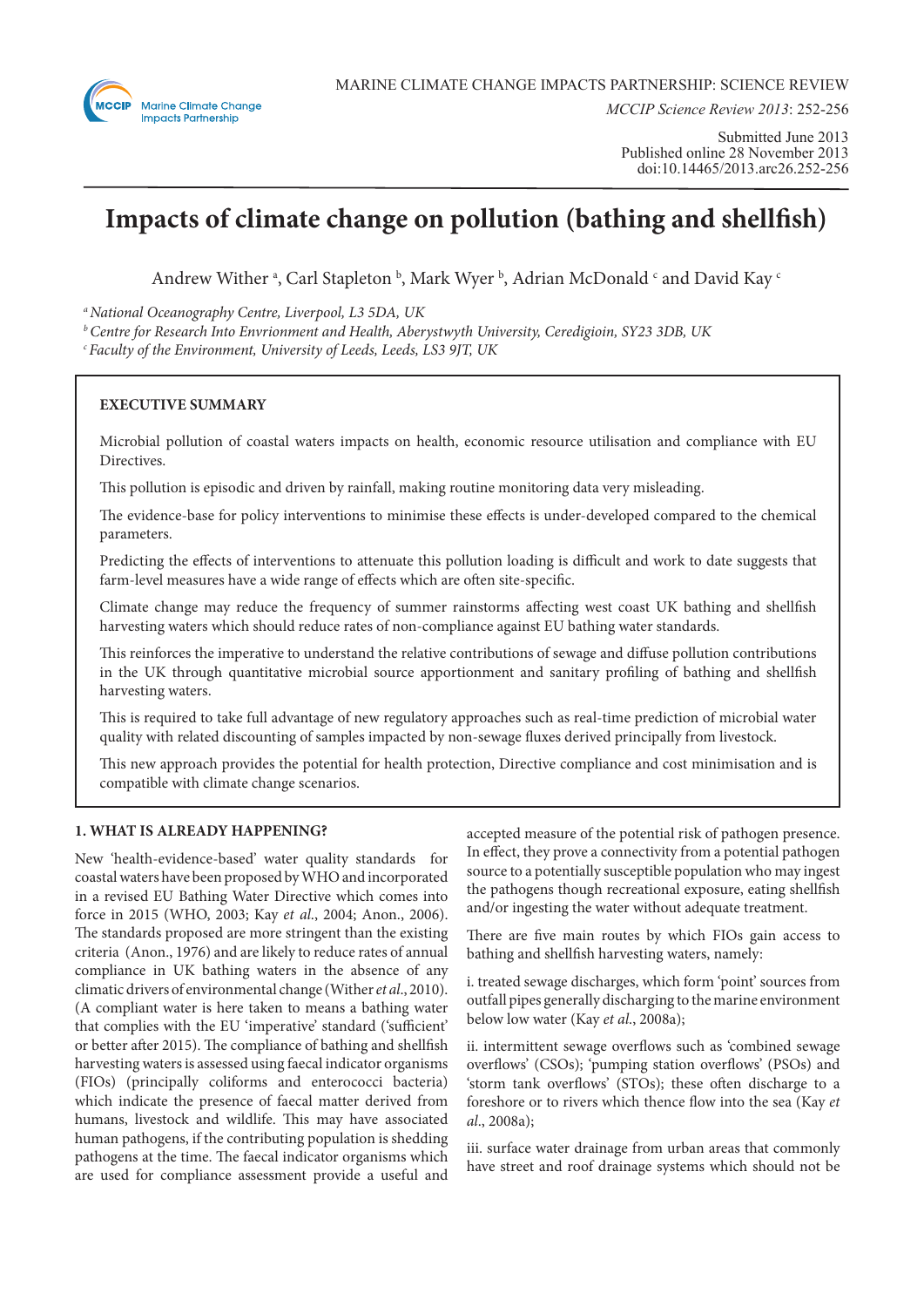contaminated by 'foul' drainage from domestic toilets but which are, in reality, often contaminated by urban crossconnection of foul domestic drainage into these surface water systems;

iv. rivers and streams which deliver diffuse catchment sources of pollution from rural and urban areas (Kay *et al*., 2008b); and,

v. livestock contributions directly onto the foreshore by grazing ruminants and dogs and/or avian inputs from sea birds and urban species, (such as starlings) which commonly use foreshore structures, such as piers, as roosting sites (Wither, 2003; Kleinheinz *et al*., 2006; Graczyk *et al*., 2007).

In the UK and most developed nations, treated sewage discharges, potentially impacting on bathing and shellfish harvesting waters, are closely regulated to ensure that the continuous microbial flux from such sites does not impair compliance against existing standards. Disinfection by ultra violet irradiance is often used to kill FIOs in such continuous discharges. Intermittent sewage overflows are also regulated but, in this case, the regulatory and system design approach is to define the number of allowed discharges in the compliance period (e.g. the summer bathing season), thence to design storage and/or diversion to ensure compliance with the allowed spill frequency.

Formal regulation of surface water drainage, riverine flux and direct animal defecation is much more difficult to achieve, although 'responsibility' in these areas is implied by the EU Water Framework Directive (Article 11) which requires member states to design a programme of measures to ensure compliance with microbial standards at 'protected areas' defined in Annex 4 which specifically includes bathing waters and areas used for the cultivation of economically important species; i.e. shellfish (Anon., 2000).

A key characteristic of microbial flux into 'protected areas' is that it is highly episodic and driven by rainfall events. This is particularly true of routes (ii) to (v) above and this characteristic has underpinned prediction of bathing water quality and provision of public information as recommended in the WHO 'predict and protect approach to bathing waters management (Wither *et al*., 2010).

#### **2. WHAT COULD HAPPEN?**

There has been significant speculation on the likely change in disease burden attributable to recreational water exposures but this has focused mainly on temperature increases. However, whether temperature is influencing rates of recreational exposure risk through: (i) behavioural change (Semenza *et al*., 2008) resulting in enhanced usage rates; or (ii) alterations to indigenous pathogen ecology and infectivity, is difficult to disentangle, but the association is certainly convincing in the historical data presented in an excellent review paper authored by a team based at RIVM in Bilthoven (de Roda Husman and Schets, 2010) Figure 1.

There is also the possibility that harmful algal blooms and more 'exotic' pathogens, which prefer warmer conditions, such as *Acanthamoeba*, *Naeglaria fowleri* and *V. vulnificus* 



*Figure 1: Waterborne disease outbreaks associated with recreational water in the Netherlands 1991-2009 related to daily mean temperature (Source: de Roda Husman and Schets, 2010)*

may thrive in a future climate scenario producing warmer seas and freshwaters (de Roda Husman and Schets, 2010).

Whether climate change drivers will alter the risks from exogenous enteric pathogens is more difficult to predict but a series of potential processes that could alter the 'delivery' of enteric pathogens to recreational waters is suggested, including increased storm runoff from agricultural areas and via storm sewer overflows during rainfall events (Schijven and de Roda Husman, 2005). It is suggested that this process could elevate a range of faecal-oral pathogens including *Escherichia coli* O157, *Shigella* spp., *Cryptosporidium* spp., *Giardia* spp., norovirus, rotavirus, hepatitis A virus and enterovirus. The authors also note that a decreased risk from this pathogen group might be expected in parts of Europe where rainfall is predicted to decrease rather than increase during future climate change, however, a decrease in total rainfall does not necessarily indicate a lessening of the intensity of high rainfall events.

In UK western and northern bathing water sites, the frequency of summer rainfall events is predicted to decrease under current climate change scenarios (Kay *et al*., 2011). It is conceivable, therefore, that a 'health gain' attributable to sea bathing exposures will be observed as the current century unfolds. However, the precision of all such assessments is constrained by the paucity of data on usage rates and activity patterns at EU bathing sites. No parallel assessment of risk from shellfish harvesting waters has, to date, been undertaken which would need to consider the full annual pattern of rainfall-induced water quality impairment and, thus, consider the projected winter increase in storm events for most UK regions.

There is increasing scientific and regulatory appreciation of the importance of the intermittent discharges described in (ii) to (v) above which all present significant regulatory challenges in most developed nations. It is here that climate change effects will add to the challenge of regulatory compliance and prediction.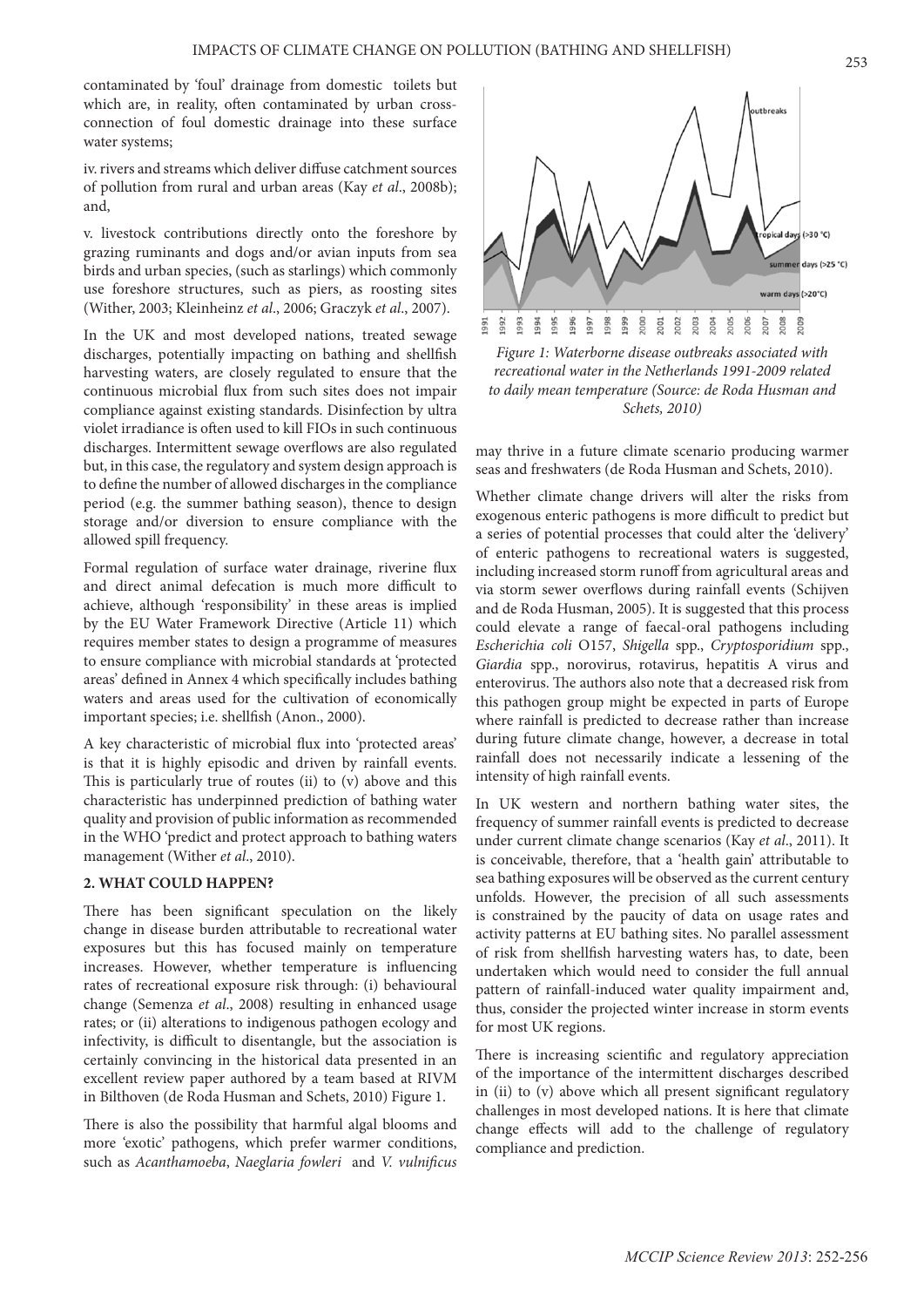*Table 1: Typical rates of FIO attenuation (expressed to nearest log<sub>10</sub>) in runoff from yards and agricultural land as result of specific measures.*



Established and emerging disinfection technologies are being trialled on intermittent discharges in the UK to determine whether target effluent and required receiving water quality can be achieved with the characteristically variable turbidities experienced in CSO discharges. Here, UV disinfection has been investigated as a viable treatment system which is responsive to intermittent application (Wojtenko *et al*., 2001; Scannell and Ellwood, 2009, Scanlan *et al*., 2012; White *et al*., 2012). Alternative electro-chlorination systems are also under investigation (Carragher, 2012) and this suite of endof-pipe interventions is projected to reduce the heavy costs of installing additional storage in the sewerage network which has been the traditional approach to reducing the spill frequency of intermittent discharges. However, key questions remain on the operational utility of intermittent disinfection systems and wide scale application of these technologies awaits further empirical confirmation of their long term efficacy and carbon footprint with a range of challenging effluent types.

There is a paucity of information on the quality of nonfoul surface water flows from urban areas in the UK and internationally (Minervini, 2011). In a study based in Broadstairs, UK, Dunhill (Dunhill, 2003) reported geometric mean FIO concentrations in surface water road drains (i.e. non-foul drainage waters) of 104,713 faecal coliforms/100ml and 30,875 intestinal enterococci per 100ml which are approximately one  $log_{10}$  order less than concentrations of the same FIOs observed in typical UK CSO discharges from foul sewerage systems (Kay *et al*., 2008a, Table 2). More recently, opportunistic sampling of a single rainfall-induced discharge event from an urban surface-water street drainage system in a northern UK conurbation during October 2012 produced geometric means of 48,417 *Escherichia coli*/100ml and 9,462 intestinal enterococci per 100ml (in both cases 'n'=10). These data suggest that urban surface water fluxes, although often

not contaminated by foul drainage from the sewage system, may commonly have significant faecal indicator loadings which may represent an unexpected and poorly regulated input to coastal bathing and shellfish harvesting waters.

Control of FIO flux in streams and rivers, derived from upstream point source and diffuse inputs, requires an integrated catchment-scale approach involving management of all point source discharges from inland sewerage systems and attenuation of diffuse inputs from the farming system. The latter was described as '*the challenge of the 21st Century*' in a report for the UK Government in 2005 (Haygarth *et al*., 2005). Crowther and Kay (2012) recently reviewed the literature on the efficacy of available diffuse source management interventions applied to FIO attenuation within the UK livestock farming industry for the Scottish Environment Protection Agency (SEPA). Table 1 presents the  $log_{10}$  attenuation reported in literature sources for five interventions reported world-wide.

In a rare attempt to reduce avian wildlife FIO loadings which were thought to impact on bathing water quality at a Lake Michigan site, Converse *et al*. (2012) deployed trained dogs to scare gulls (*Larus* spp.) which reduced from a population of 665 before the scaring to only 17 during control operations. This produced statistically significant reductions in FIOs and human pathogens on days when this intervention was practiced. This is unsurprising given the reported daily FIO loading of gulls (i.e.  $4.18x10^9$  E. coli and  $2.1x10^8$  enterococci: both per gull day). This is interesting and it is important to note that this study employed trained dogs and handlers with the removal of any canine faeces produced. However, the current practice to control faecal voiding at many EU bathing waters seeking 'Blue Flag' and other seaside awards is to ban dogs during the bathing season. At the same time, populations of many bird species, increasingly associated with urban food sources, such as gulls and starlings have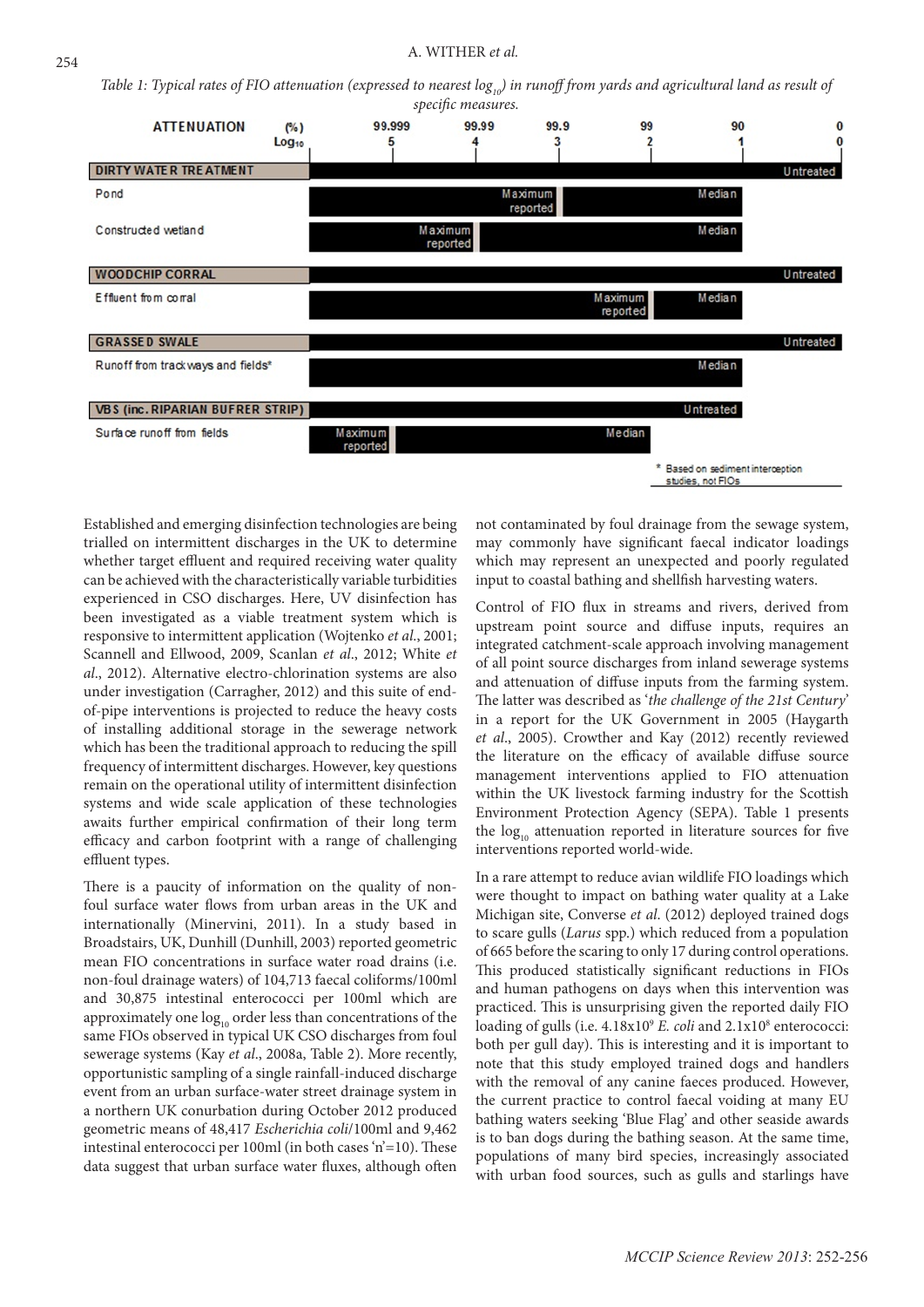increased and the North American findings certainly suggest that further examination of EU policy and practice in this area would be worth reconsideration.

# **3. KNOWLEDGE GAPS**

a. Accurate and integrated, process-based prediction models for microbial pollutants in coastal catchments and nearshore receiving waters to allow the UK fully to implement the WHO (2003) 'predict and protect' principles.

b. Empirical data to create the policy evidence-base to predict the impacts of the available policy interventions to reduce pollution fluxes to near-shore waters from both catchment farming, urban diffuse and intermittent sewerage infrastructure sources.

c. Accurate downscaling of regional climate models to facilitate catchment scale prediction of rainfall sequence information under a range of climate change scenarios.

d. Development of microbial tools to: (i) produce reliable quantification of the 'intestinal' component of current faecal indicators; and (ii) provide quantitative assessment of the precision and reproducibility of new molecular methods of source identification and rapid quantification of faecal loadings.

#### **4. SOCIO-ECONOMIC IMPACTS**

The principal economic impact is seen in (i) resort town businesses; (ii) shellfish cultivation enterprises; (iii) and health impacts on bathers and shellfish consumers.

#### **5. CONFIDENCE ASSESSMENT**

**What is already happening?** 



Amount of evidence

There is now a consensus that in the UK where the baseline sources of microbiological pollution have largely been dealt with (better sewage treatment , disinfection etc.etc.) the main fluxes of micro-organisms are found after episodic events of high rainfall.

# **What could happen?**



Amount of evidence

In the understanding that predictions of the climate change scientists indicates a changed rainfall pattern with

significantly more intense events, then high confidence is given in that there will be an increase in microbiological contamination in future. If those predictions are of only medium or low confidence then the confidence rating changes accordingly.

# **CITATION**

Please cite this document as:

Wither A., Stapleton, C., Wyer, M., McDonald, A. and Kay, D. (2013) Impacts of climate change on pollution (bathing and shellfish). *MCCIP Science Review 2013*, 252-256, doi:10.14465/2013.arc26.252-256

#### **REFERENCES**

- Anon (1976) Council of the European Communities. Council Directive 76/160/EEC of 8 December 1975 concerning the quality of bathing water. *Official J. Eur. Comm.,* **L31**, 1-7.
- Anon 2000: Council of the European Communities. Directive 2000/60/EC of the European Parliament and of the Council of 23 October 2000 establishing a framework for Community action in the field of water policy. *Official J. EU,* **L327**, 1-72.
- Anon 2006: Directive 2006/7/EC of The European Parliament and of The Council of 15th February 2006 concerning the management of bathing water quality and repealing Directive 76/160/EEC. *Official J. EU.,* **L64**(4.3.2006), 37-51.
- Carragher, P. (2012) *The Elimbac process as an alternative to UV.* Presented at the Aqua Enviro Ltd Conference Leeds, Sept.
- Crowther, J. and Kay, D. (2012) *Review of sources and measures to control diffuse pollution from agriculture 2012 update*. CREH. 150pp.
- de Roda Husman, A.M. and Schets, F.M (2010) *Climate change and recreational water-related infectious disease*. RIVM Report 330400002/2010. 47pp.
- Dunhill, I. (2003) *A study of the microbiological quality of the highway drains in Broadstairs, Kent and the implications of gully pot cleaning.* Third Joint Agency Symposium on Improving Bathing Waters, Llandudno, Wales. Environment Agency, Environment and Heritage Service Northern Ireland, Scottish Environment Protection Agency.
- Graczyk, T.K., Majewska, A.C. and Schwab, K.J. (2007) The role of birds in dissemination of human enteropathogens. *Trends in Parasitology*, **24**(2), 55-59.
- Haygarth, P., Granger, S., Chadwick, D., Sheperd, M., and Fogg, P. (2005) *A Provisional Inventory of Diffuse Pollution Losses*. ADAS Report for DEFRA, London.
- Kay, D., Bartram, J., Pruss, A., Ashbolt, N., Wyer, M. D., Fleisher, J. M., Fewtrell, L., Rogers, A., and Rees, G. (2004) Derivation of numerical values for the World Health Organization guidelines for recreational waters. *Water Research*, **38**, 1296-1304.
- Kay, D., Stapleton, C.M., Crowther, J., Wyer, M.D., Fewtrell, L., Edwards, A., McDonald, A.T., Watkins, J., Francis, F. and Wilkinson, J. (2008a) Faecal indicator organism compliance parameter conce ntrations in sewage and treated effluents. *Water Res.*, **42**, 442-454, doi:10.1016/j.watres.2007.07.036.
- Kay, D., Crowther, J., Stapleton, C.M., Wyer, M.D., Anthony, S., Bradford, M., Edwards, A., Fewtrell, L., Francis, C., Hopkins, M., Kay, C. *et al.* (2008b) Faecal indicator organism concentrations and catchment export coefficients in the UK. *Water Res.*, **42**, 2649-2661, doi:10.1016/j. watres. 2008.01.017